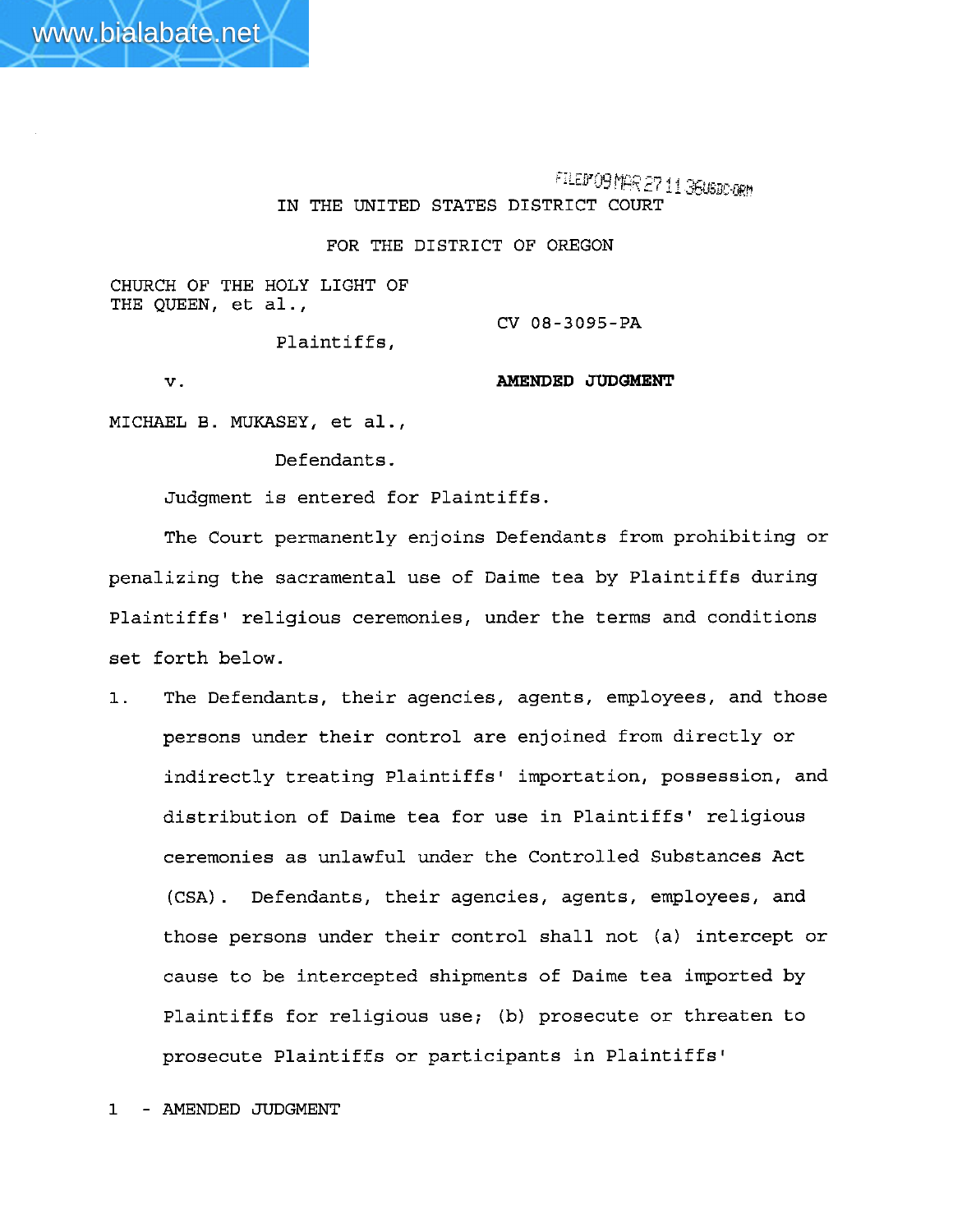ceremonies for religious use of Daime tea; or **(c)** otherwise interfere with the religious use of Daime tea by Plaintiffs or participants in Plaintiffs' religious ceremonies, subject to the terms and conditions set forth below.

- 2. Plaintiffs shall conduct themselves in accordance with the conduct that is described in the laws and regulations governing the importation and distribution of Schedule I Controlled Substances as set forth at 21 U.S.C. **S§** 801-971 and 21 C.F.R. §§ 1300-1316, except as indicated below. Where this Judgment enjoins or modifies the application of a particular regulatory provision, the corresponding statutory provision shall be enjoined or modified accordingly. The Court enjoins the Defendants from imposing on Plaintiffs regulatory or other requirements, which by their terms apply to the importation, distribution, possession, or religious use of Daime tea.
- 3. Defendants are enjoined from requiring Plaintiffs to conform their conduct to any regulations except as set forth herein.
- 4. In applying for registration to import and distribute a controlled substance, Plaintiffs may strike out the word "business" on the relevant application form and specify that they are importing and distributing Daime tea for religious purposes only. This modification of the form may not be deemed inconsistent with any appropriate regulations.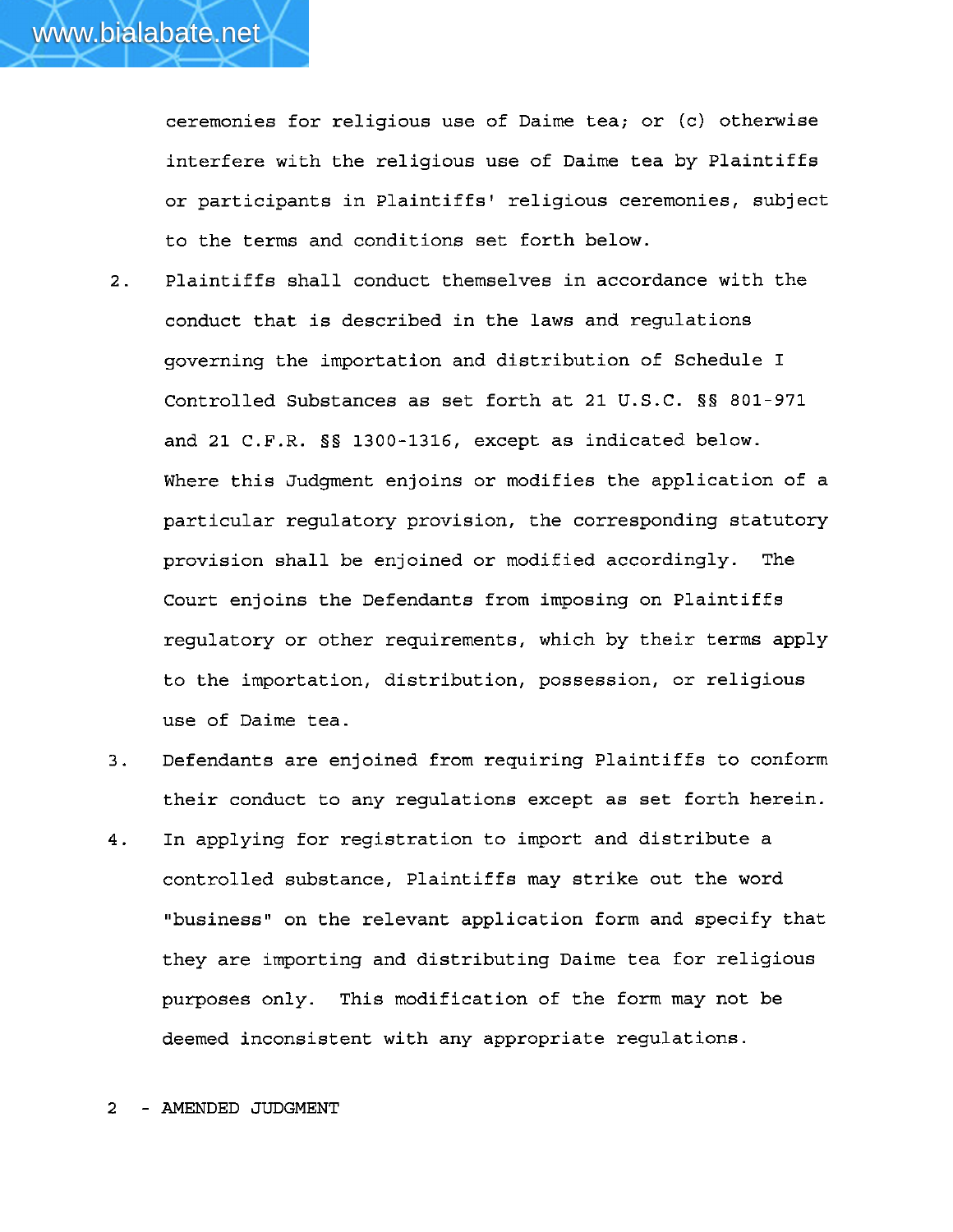Plaintiff Church of the Holy Light of the Queen (CHLQ) shall apply for registration as an importer, with distribution being a coincidental activity. CHLQ shall also apply on behalf of each individual congregation for registration as a distributor.

- 5. Where the relevant application form asks for information pertaining to "any officer, partner, stockholder or proprietor" of CHLQ, these terms shall be deemed to apply to the officers of CHLQ.
- 6. Plaintiffs shall provide the identities and social security numbers of those persons who routinely handle Daime tea outside of ceremonies. Plaintiffs shall not be required to provide the identities or social security numbers of any other members.
- 7. Because persons of authority within CHLQ are not CHLQ "employees," the requirements of 21 C.F.R. §§ 1301.72 (d), 1301.90-93, shall not apply. Instead, Plaintiffs are required to adhere to the conduct set forth in those sections, replacing the word "employee" with "person of authority within CHLQ," defined as CHLQ members who are authorized to handle Daime tea outside of ceremonies.
- 8. If someone, other than a person of authority within CHLQ, is present in the room in which the Daime tea is stored or a vehicle in which the Daime tea is being conveyed (other than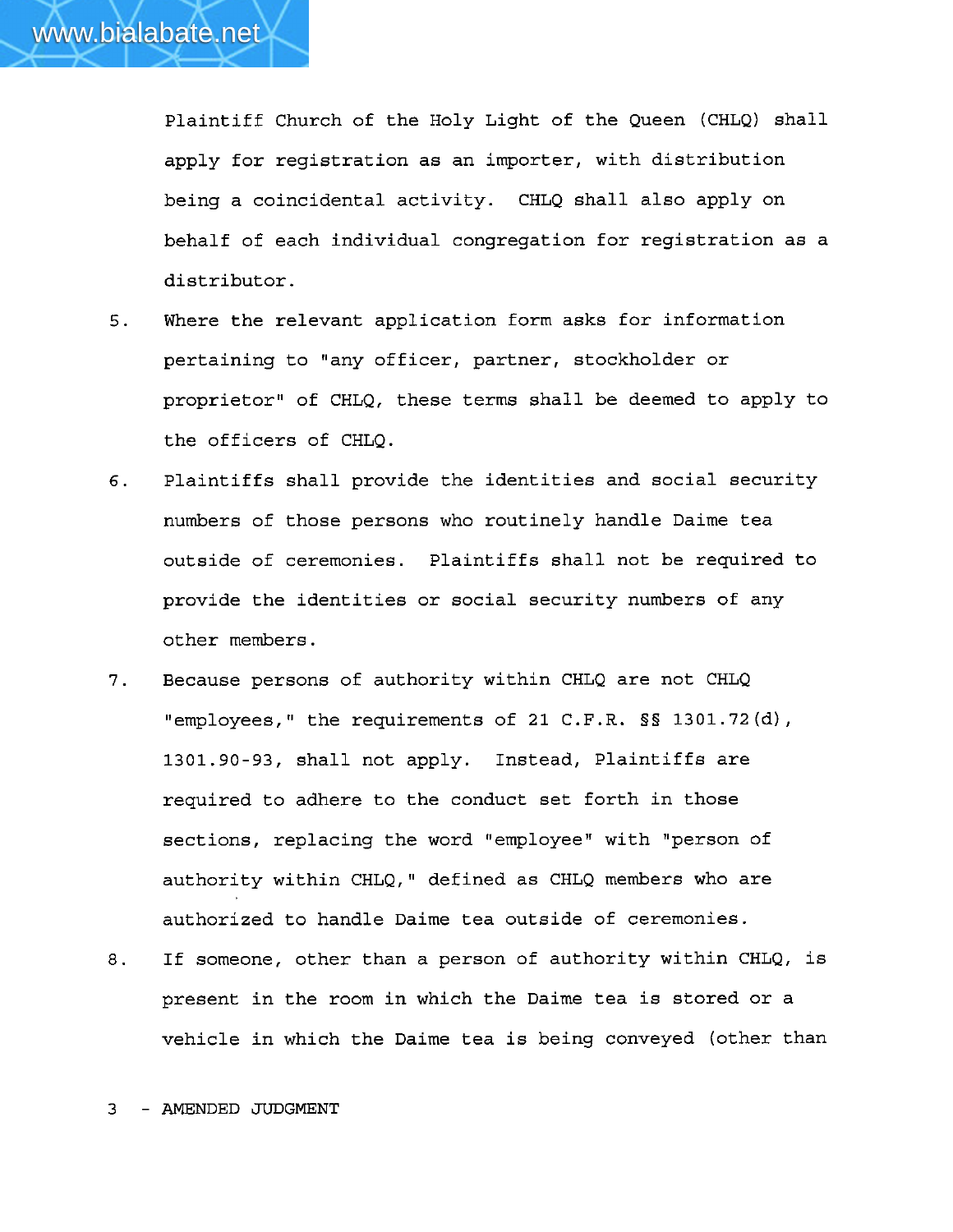delivery by common carrier), that person shall be accompanied at all times by a person of authority within CHLQ .

- 9. The information required under the regulations may be stated in liters or other measure of volume rather than kilograms.
- **10.** Physical inventories shall be conducted by DEA, except that the actual handling of the containers of Daime tea will be by the responsible CHLQ representatives under the direction and oversight of DEA personnel.
- 11. If DEA asks to inspect an item or items and Plaintiffs believe that DEA's inspection of such item or items would violate their right to freedom of association or the freedom of association of others associated with CHLQ, Plaintiffs may withhold such items from inspection.
- 12. The requirement that inspections be carried out at reasonable times and in a reasonable manner shall prohibit inspections during Plaintiffs' religious ceremonies.
- 13. Plaintiffs and Defendants shall arrive at a mutually acceptable means of disposal of any Daime tea that must be disposed of, which shall not include forfeiture to Defendants.
- 14. Defendants are enjoined from requiring Plaintiffs to specify the amount of dimethyltryptamine **(DMT)** to be imported in their application for an import permit, as provided for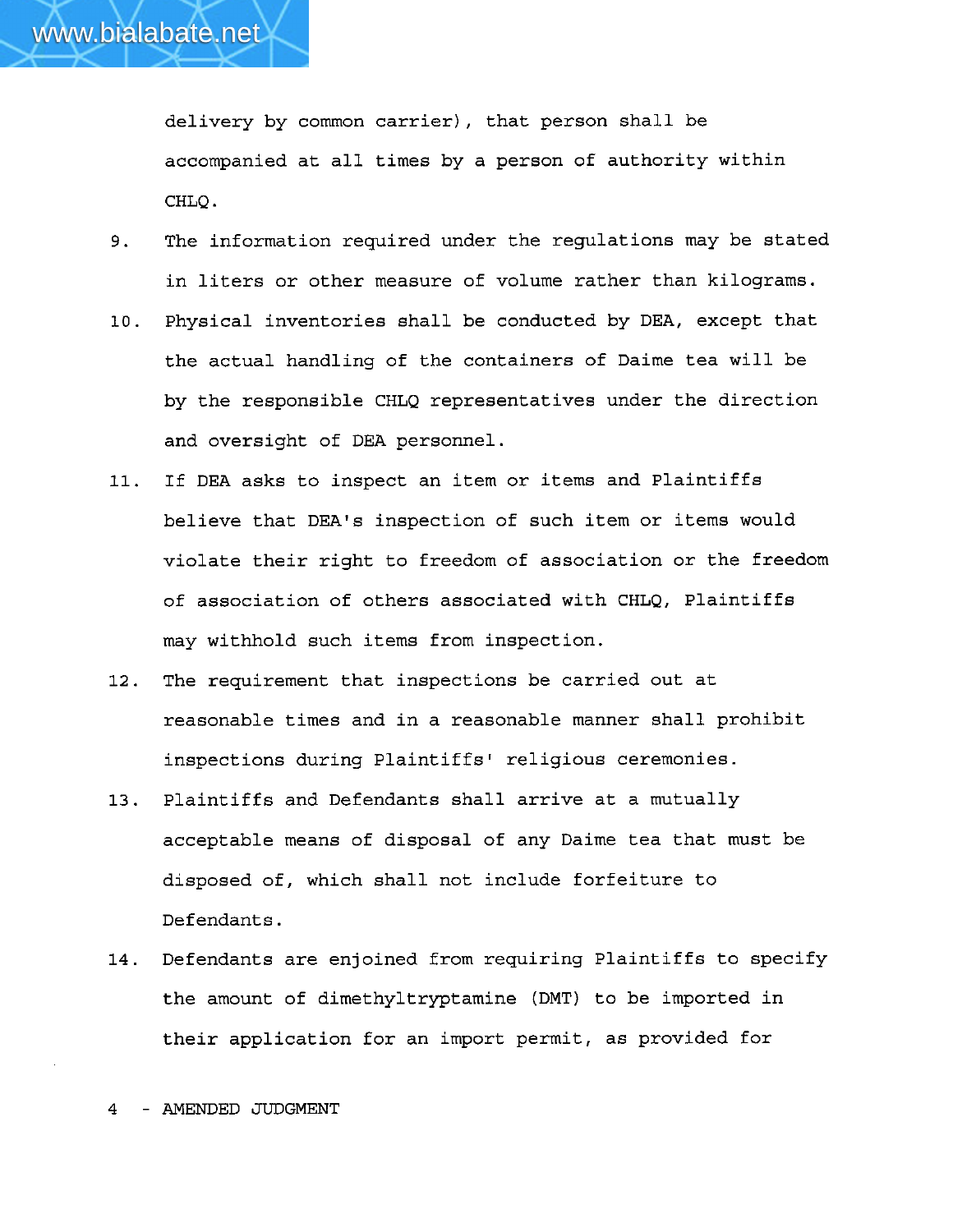under 21 C.F.R. § **1312.12(a).** Plaintiffs shall instead specify the volume of Daime tea to be imported, and indicate that the concentration of DMT in the imported Daime tea is the concentration contained in the sample provided to **DEA.** 

- 15. Plaintiffs shall assign a unique identifying number to each batch of Daime tea that is received through international shipment. Immediately upon receipt of such shipment, Plaintiffs shall extract an unadulterated small sample (not significantly more or less than 60 ml) from each batch shipped, and shall label each sample with the number of the batch from which it was taken. Plaintiffs shall also arrange to have a small sample of each batch of shipped Daime tea preserved in Brazil, labeled with the number that corresponds to the batch of Daime tea from which the sample was taken. These samples shall be made available to DEA on request, and shall in any case be preserved for three years. Any untested samples made available to **DEA** shall be returned to Plaintiffs after three years.
- 16. Each container of Daime tea in Plaintiffs' possession and control will be labeled with the number of the batch from which its contents were taken. If Daime tea originating from one batch is mixed with Daime tea originating from a different batch, the resulting mix shall be stored in containers labeled with the numbers of any and all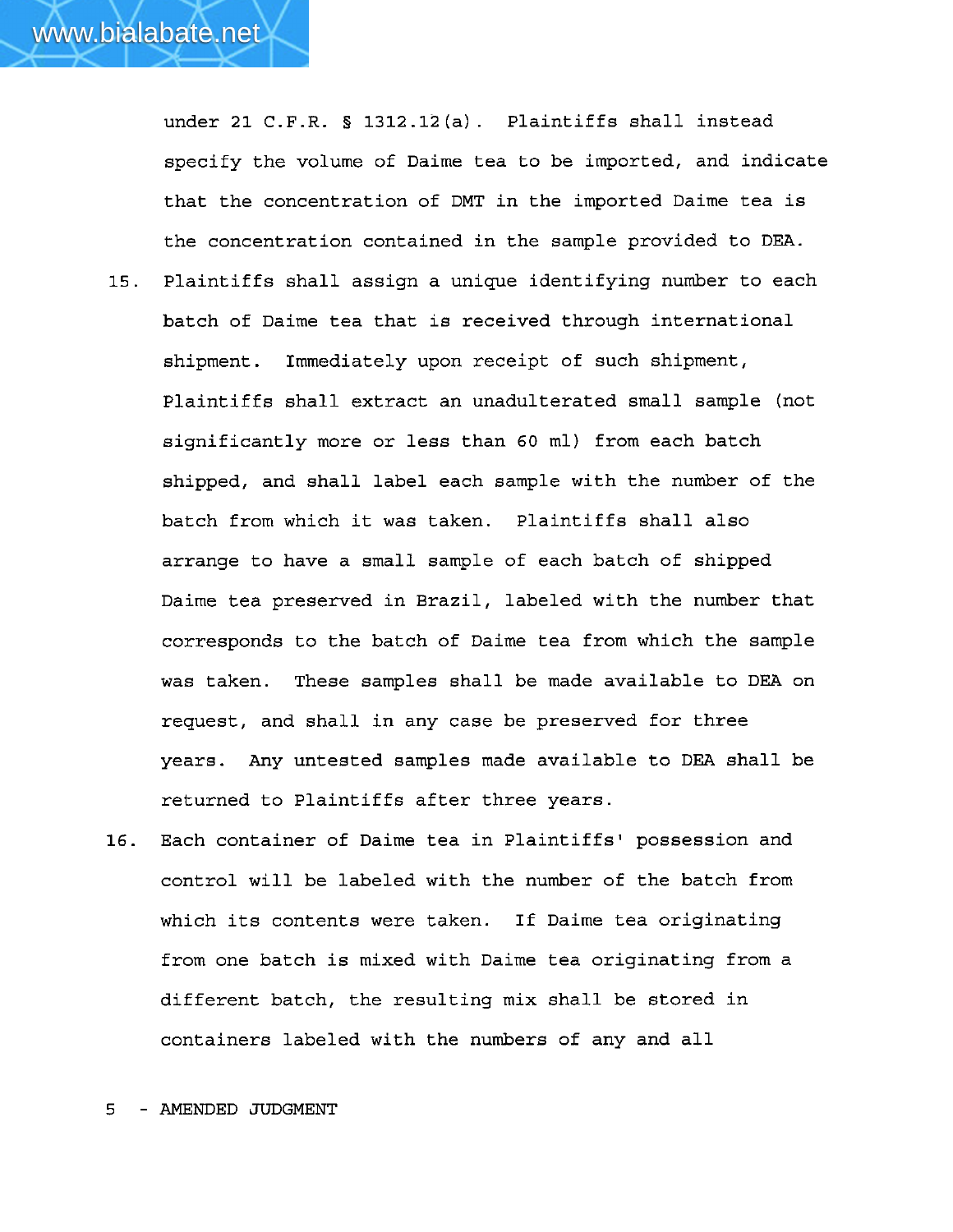originating batches and the precise volume that was taken from each such batch.

- $17.$ Defendants are enjoined from denying Plaintiffs' applications for registration to import and distribute Daime tea or for an import permit.
- 18. Defendants are enjoined from charging Plaintiffs an application fee in connection with their applications for registration to import and distribute Daime tea.
- The initial on-site inspection by the DEA of each CHLQ  $19.$ location applying for registration will take place within two weeks of receipt of the application for registration of that location. The Daime tea will be stored in a padlocked refrigerator in a locked room at each CHLQ location where it is stored. The highest CHLQ authority at each location will retain custody of the keys to the locks for the refrigerator and to the room where the Daime tea is stored. If DEA after its onsite inspections takes the position the Plaintiffs' security measures are not in substantial compliance with the DEA's regulatory standards for the physical security controls and operating procedures necessary to prevent diversion of the Daime tea, and if **DEA** and Plaintiffs are unable to agree on a mutually acceptable means and time frame for resolving the issue, Defendants shall, within one week of the onsite inspection, apply to the Court for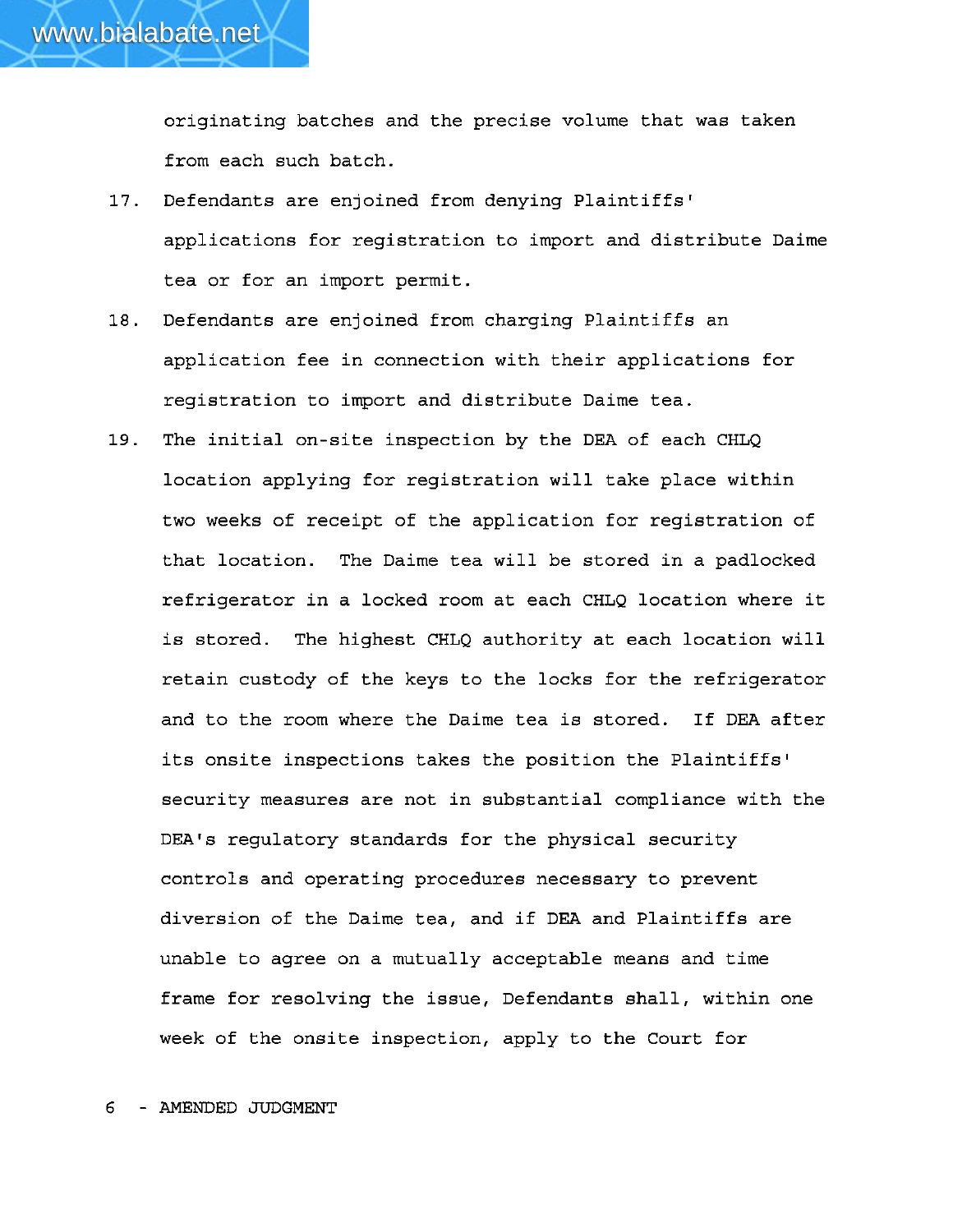resolution of the issue by filing a statement setting forth the basis for DEA's position.

- 20. The DEA will expedite Plaintiffs' applications for registration to import and distribute Daime tea and Plaintiffsv application for an import permit. The DEA shall issue Plaintiffs a registration to import Daime tea, a registration to distribute Daime tea, and an import permit within thirty days of receipt of Plaintiffs' applications for such items.
- 21. Plaintiffs shall keep records relating to their dispensation of Daime tea, and as set forth at 21 C.F.R. § 1304.24(a), with the following qualifications: subsection (a) (2) shall not apply, and Plaintiffs shall instead be required to list the appropriate batch nunher (as discussed above in paragraphs 16-17) ; subsection (a) (5) shall not apply, and Plaintiffs shall instead be required to indicate the number of participants in the religious ceremony or event who received Daime tea; Plaintiffs shall specify the total amount of Daime tea consumed during the ceremony or event.
- 22. If Defendants confiscate any shipment of Daime tea under 21 C.F.R. § 1312.15(a) because the amount imported exceeds the amount specified on the import permit, they shall preserve all of the confiscated Daime tea and return it to Plaintiffs promptly upon a satisfactory, non-diversion explanation by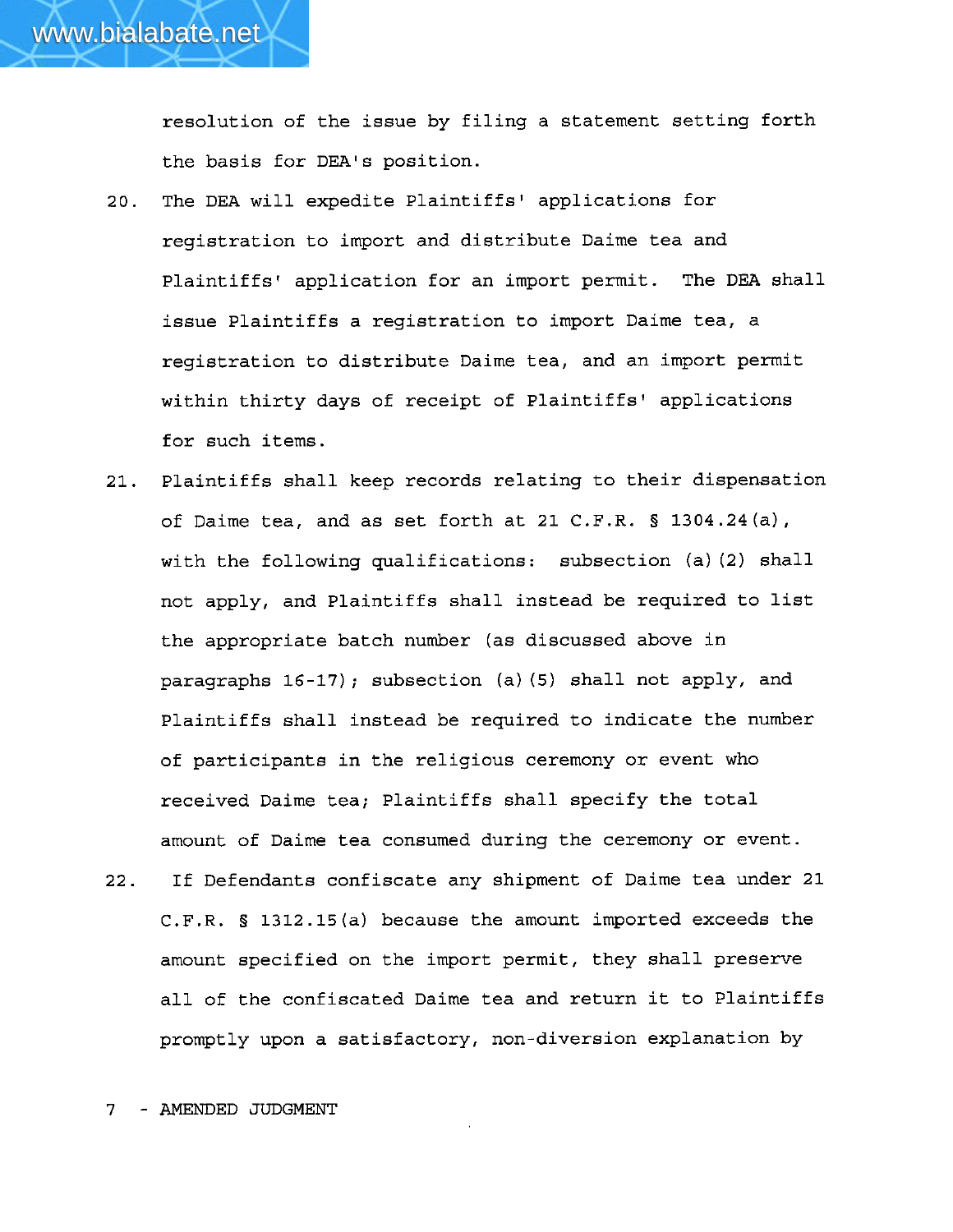Plaintiffs as to the additional amount. If any of the confiscated Daime tea is delivered to any other departments, bureaus, or agencies of the United States or any State pursuant to 21 C.F.R. § 1307.22, those departments, bureaus, or agencies will preserve the Daime tea pending Plaintiffs' explanation.

- 23. CHLQ will fill out the order forms when sending any Daime tea to any congregation. When the Daime tea is sent to the congregation, CHLQ will mail one copy of the form to the site receiving the Daime tea and one copy to the DEA, and will retain its own copy. The site receiving the Daime tea will annotate the form to specify the volume of Daime tea received. If the volume received differs from the volume shipped (as indicated on the form), Plaintiffs shall notify DEA immediately of the discrepancy.
- 24. The Defendants, their agencies, agents, employees, and persons under their control, are enjoined from applying **ox**  enforcing any of the laws, regulations, and treaties that govern the legal importation and distribution of Schedule I substances for the purpose of prohibiting, preventing, unduly delaying, or otherwise interfering with Plaintiffs<sup>1</sup> religious use of Daime tea in a manner that is inconsistent with this Court's Findings of Fact and Conclusions of Law dated March **18,** 2009.